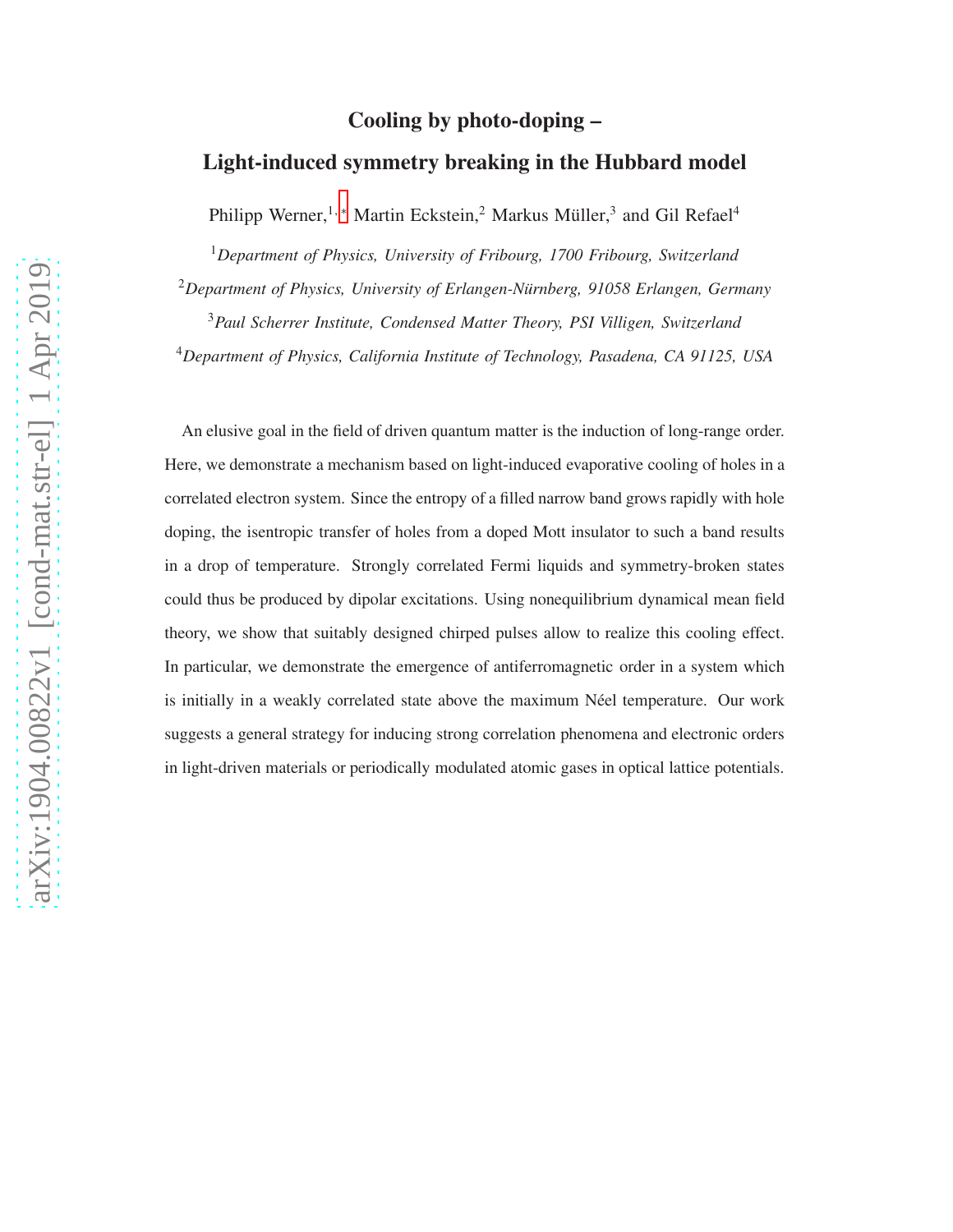Inducing or enhancing electronic orders by some nonequilibrium process is an intriguing prospect, which captured the attention of many scientists<sup> $1-12$  $1-12$ </sup> following the recent observation of an apparent high-temperature superconducting state in light-driven cuprates $13,14$  $13,14$  and fulleride compounds<sup>[15](#page-13-3)</sup>. Some of the theoretical proposals which have been put forward to explain these experiments focus on the cooling of quasi-particles or phase fluctuations in a periodically driven state. In Ref. [10](#page-12-2) it has been argued that the quasi-particles in phonon-driven  $K_3C_{60}$  are cooled via the creation of entropy-rich spin-triplet excitons. In an earlier study focusing on bi-layer cuprates<sup>[1](#page-12-1)</sup>, the authors showed that a time-periodic modulation of the plasma frequency may result in the cooling of the low-energy inter-bi-layer plasmon modes by energy transfer to the highenergy intra-bi-layer plasmon modes. While these proposals are very interesting, they rely so far on relatively simple model calculations which may not fully capture the interaction effects in driven many-body systems.

Simulations of photo-excited or phonon-driven correlated electron systems<sup> $4,17$  $4,17$ </sup> based on nonequilibrium dynamical mean field theory  $(DMFT)^{16}$  $(DMFT)^{16}$  $(DMFT)^{16}$  have generically produced heating effects and a melting of electronic orders $12,18,19$  $12,18,19$  $12,18,19$ . Moreover, the formation of quasi-particles in photo-doped Mott insulators has been found to be extremely slow<sup>[20](#page-13-8)</sup>, even in the presence of cooling by a phonon bath. While an enhancement of pairing susceptibilities in photo-doped Mott insulators has been reported<sup>[21](#page-13-9)</sup>, the observed effect was too small to trigger a symmetry-breaking. So far, it thus remained unclear if quasi-particle cooling and electronic ordering transitions can be induced by periodic driving or photo-doping if heating and thermalization effects are accounted for.

Here we demonstrate effective cooling by optically enabling the evaporation of holes from a system of interest (e.g. a partially filled Hubbard band) into a completely filled, almost flat band. The protocol we envision involves coupling a hole-doped Mott insulator by dipolar excitations to an initially filled core band. Since the entropy increase per hole is large in a full narrow band, a transfer of holes at constant total entropy would result in strong cooling; a feature shared with other isentropic cooling schemes<sup>[11](#page-13-10)[,22](#page-13-11)[,23](#page-13-12)</sup>. In the rotating frame, optical driving between the bands induces a tunneling from the Hubbard to the flat band, whose energy is shifted by the driving frequency Ω. The evaporative cooling is most effective if Ω matches the difference in effective chemical potentials between the two bands. In this case, hot holes are ejected from the Hubbard band in a narrow energy region below the chemical potential, which produces a steeper (and hence colder) distribution. The entropy of the system can be reduced by this mechanism down to a temperature which is essentially limited by the width of the narrow band. Using nonequilibrium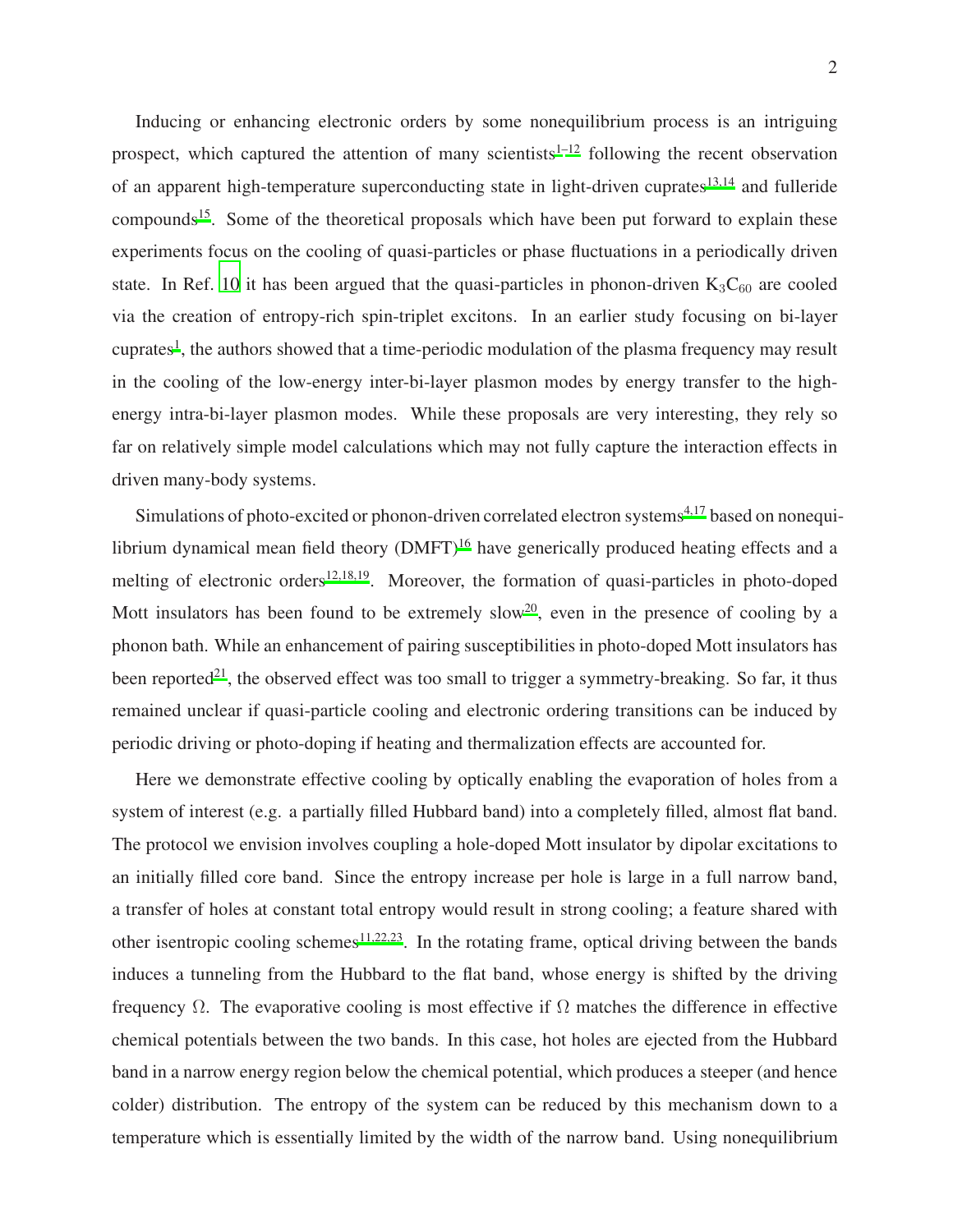DMFT simulations, we show that this idealized scenario can be approximately realized by simple and realistic driving protocols, resulting in optically induced cooling and electronic ordering.

In cold atom experiments the two subsystems could be realized by chains or layers at different potentials. In condensed matter, the full band represents a low-lying ligand band or core states. We will refer to the Hubbard band as the *system* and to the full flat band as the *core*. Initially, the system is decoupled from the core, both having equal temperature above the maximum Néel temperature of the Hubbard model (which is reached at half-filling). A laser pulse then excites holes from the system to the core by dipolar excitations. The interacting system quickly relaxes to a thermal state with an effective temperature  $T_{\text{eff}}$ . (While in the rotating frame system and core may look almost equilibrated, the full system in the original frame is in a highly nonthermal state.) To optimize cooling the driving frequency should be instantaneously adjusted to match the evolving chemical potential difference between the bands. As we will show, a linearly chirped pulse suffices to realize a substantial charge transfer and to cool the system far below the N´eel temperature.

We will consider two set-ups, representing the opposite limits of a large number of core bands, and a single core band, respectively. The first set-up (Fig. [1a](#page-3-0),c) consists of a Hubbard model on an infinite-dimensional Bethe lattice, which can be solved exactly using DMFT<sup>[24](#page-13-13)</sup>, and core levels represented by a noninteracting electron bath, which remains in equilibrium at constant temperature and filling (see Methods). The bandwidth of the noninteracting Hubbard model is  $4v$ (corresponding to a hopping  $v_{\text{system}} = v$ ), that of the core band is 2v, and we use v  $(\hbar/v)$  as the unit of energy (time). (For a bare bandwidth of  $4 \text{ eV}$ , the unit of time is 0.66 fs.) The electrons are transferred from the filled noninteracting core levels (electron bath) into the lower Hubbard band via a dipolar excitation with frequency  $\Omega$ , maximum amplitude  $a_{\text{max}}$  and pulse length  $\delta$  (see Methods).

In Fig. [1a](#page-3-0) we show the density of states (DOS) of the system (red) and core levels (black) in the initial state, together with their occupations (shaded regions). The Hubbard interaction  $U = 6$ is larger than the bandwidth, so that the DOS of the system is split into upper and lower Hubbard bands. We start in a quarter-filled state, with chemical potential in the lower Hubbard band. The dashed black line represents the core level DOS shifted by  $\Omega = 6$ . The initial temperature of the system and core bands is  $T = 0.2$  (inverse temperature  $\beta = 5$ ), which is above the maximum  $T_{\text{N\'eel}} \approx 0.15$  reached for  $U = 6$  at half-filling<sup>[18](#page-13-6)</sup>.

The dipolar excitations in the chosen range of driving frequencies  $\Omega$  lead to an increase in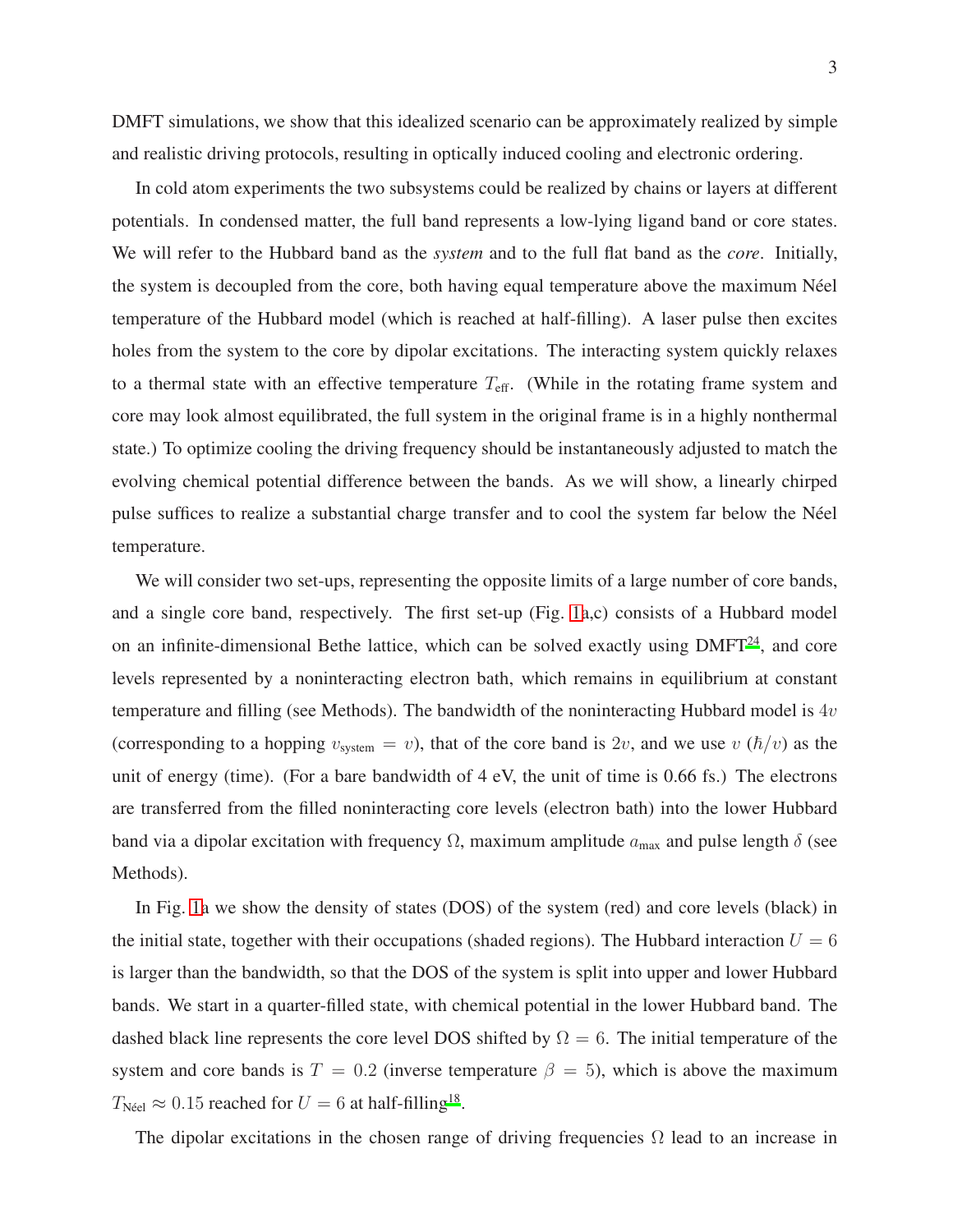

<span id="page-3-0"></span>Figure 1. Spectral functions before and after photo-excitation. Panel a illustrates the initial state in the first set-up: a quarter-filled Hubbard model (red) and core states of bandwidth 2 (black), which are treated as a noninteracting electron bath. Panel b shows the second set-up: a 3/8 filled Hubbard model (red) and a narrow core band of width 0.4 (black). In both cases, the interaction parameters are  $U_{\text{system}} = 6, U_{\text{core}} = 0$ , and the initial temperature is  $T = 0.2$ . Panel c illustrates the evolution of the spectral function (lines) and occupation (shaded region) with pulse duration in the first set-up, for constant driving frequency  $\Omega = 6$ and amplitude  $a_{\text{max}} = 0.8$ . Panel **d** shows analogous results for the second set-up and a chirped pulse with  $\Omega_{\rm in} = 6.6$  and amplitude  $a_{\rm max} = 0.1625$ .

the occupation per spin  $n_{\sigma}$  of the system. Figure [2a](#page-4-0) shows the time evolution of  $n_{\sigma}$  for different pulse frequencies and fixed pulse amplitude  $a_{\text{max}} = 0.8$ . While the amplitude dependence is nonmonotonous, longer pulses result in a larger increase of  $n_{\sigma}$ . The largest filling is obtained for  $a_{\text{max}} = 0.8$  and  $\Omega \approx 6.8$ . In this case, a pulse of duration  $\delta = 120$  yields an almost complete filling of the lower Hubbard band ( $n_{\sigma} = 0.499$ ), without any noteworthy increase in the number of doubly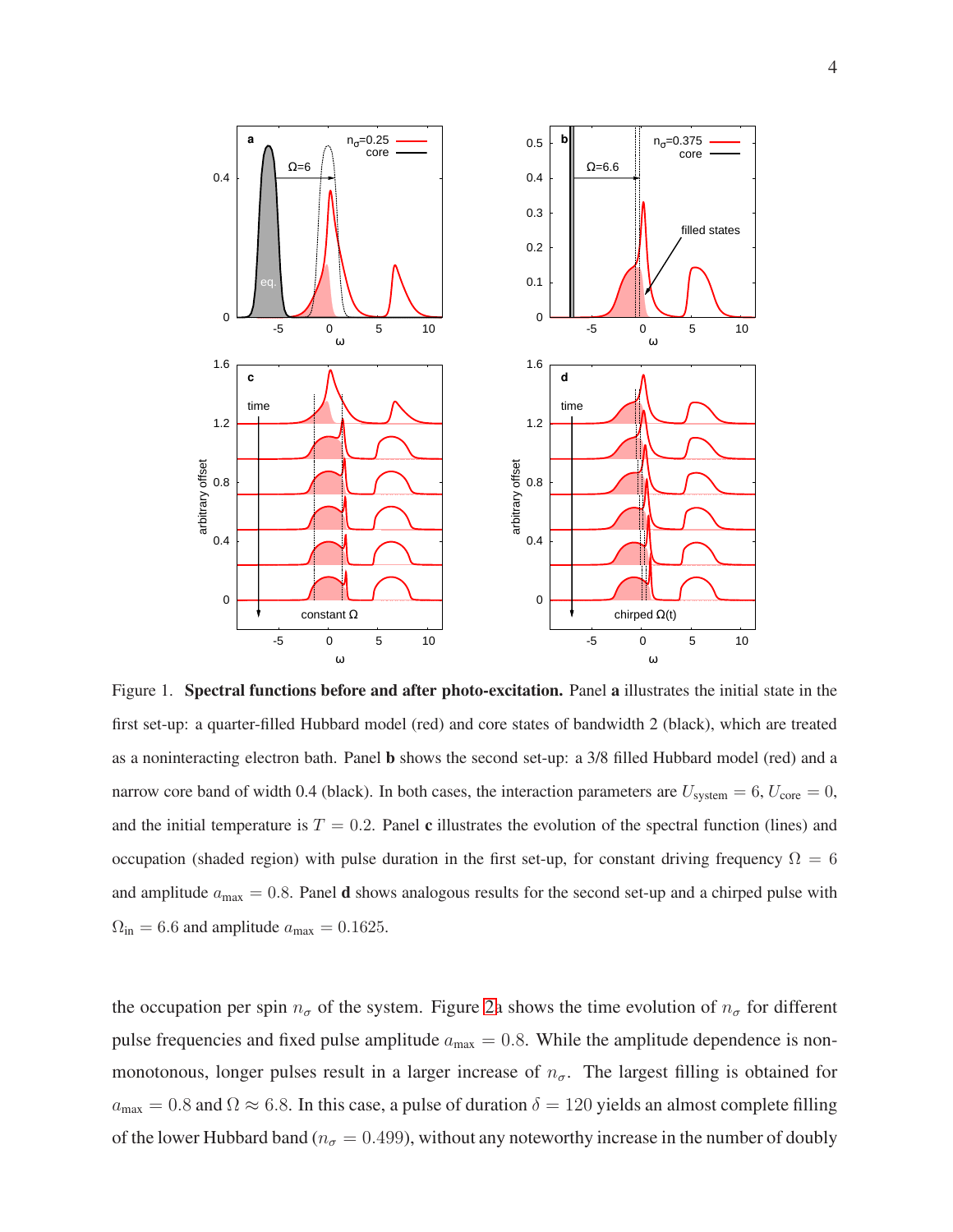

<span id="page-4-0"></span>Figure 2. Charge transfer and quasi-particle cooling in the first set-up. Panel a: time evolution of the filling during a pulse with amplitude  $a_{\text{max}} = 0.8$  and indicated frequencies  $\Omega$  and pulse durations  $\delta$ . Panel b: Spectral functions (lower Hubbard band) measured after the longer pulse. Shaded regions show the hole occupation. Panel c: Energy distribution function  $f(\omega, t)$  measured after the longer pulse. The dashed gray lines are Fermi functions corresponding to the indicated inverse temperatures  $\beta_{\text{eff}}$ . Dashed colored lines show the spectral functions. Panel d: Real part of the optical conductivity measured after the longer pulse. The dashed black lines in panels b,d show the result for the initial quarter-filled state at  $\beta = 5$ . The pulse amplitude is  $a_{\text{max}} = 0.8$ . (The red spectrum in panel b shows the result for the second set-up and a chirped pulse of length  $\delta = 90$ , amplitude 0.1625,  $\Omega_{\rm in} = 6.6$  and  $\Omega_{\rm fin} = 7.4$ .)

occupied sites. Hence, the initially quarter-filled metallic system is switched to an (almost) Mott insulating state via the photo-induced charge transfer from the core levels. This is the opposite effect from the usual photo-doping<sup>[20](#page-13-8)[,28](#page-14-0)[–30](#page-14-1)</sup>, which transforms a Mott insulator into a nonthermal metal via charge excitations across the Mott gap.

The light-induced metal-to-insulator transition is evident in the spectral function  $A(\omega)$  and optical conductivity  $\sigma(\omega)$ , as illustrated in Figs. [2b](#page-4-0),d, which show results measured immediately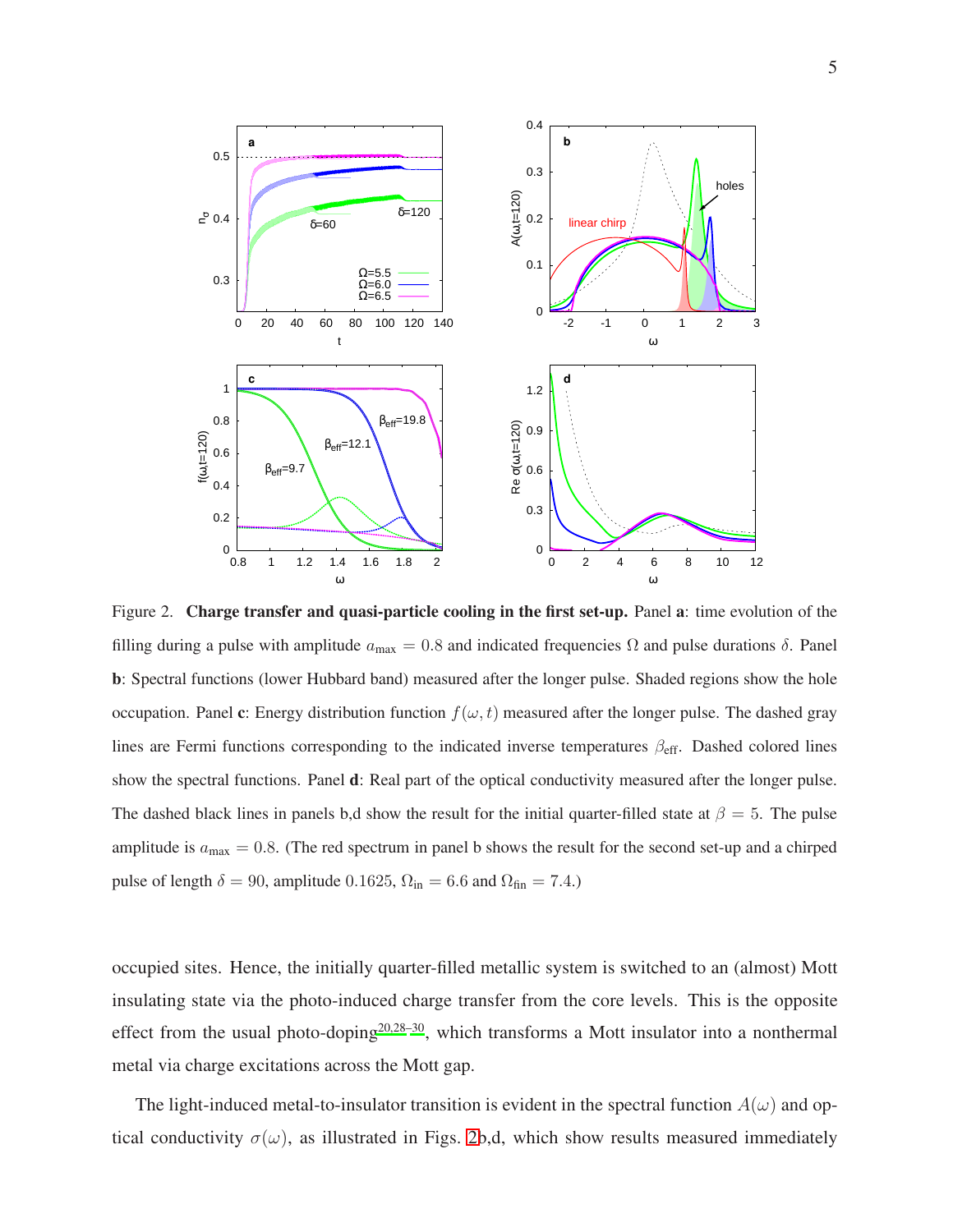

<span id="page-5-0"></span>Figure 3. Photo-doping induced antiferromagnetic order in the first set-up. Panel a plots the effective system temperature after the pulse as a function of filling. The dashed line shows the temperature ( $T = 0.2$ ) of the initial quarter-filled state. Different curves correspond to different (but fixed) pulse frequencies  $\Omega$ , while different points correspond to different pulse durations  $\delta$  ( $a_{\text{max}} = 0.8$ ). The black line shows the N'eel temperature in equilibrium. Panel b: Time dependence of the staggered magnetization for pulses with  $\delta = 90$  (solid lines) and 120 (dashed),  $a_{\text{max}} = 0.8$  and indicated  $\Omega$  in the presence of a staggered magnetic field  $h = 0.001$ . (The red curve in panel b shows the result for the second set-up and a chirped pulse with parameters  $\delta = 90$ ,  $a_{\text{max}} = 0.1625$ ,  $\Omega_{\text{in}} = 6.6$  and  $\Omega_{\text{fin}} = 7.4$ .

after the pulse of length  $\delta = 120$ . The sharpness of the quasi-particle peaks in the spectral functions and of the Drude peaks in  $\text{Re}\sigma(\omega)$  indicates a cold temperature of the photo-doped carriers. This is in stark contrast to the case of photo-doping across the Mott gap in a single-band Hubbard model, which typically results in hot charge carriers with a nonthermal distribution<sup>[28](#page-14-0)</sup> and very broad quasi-particle and Drude features<sup>[20](#page-13-8)</sup>. To demonstrate the thermal nature of the photo-doped system and extract the corresponding temperature  $T_{\text{eff}} = 1/\beta_{\text{eff}}$  and chemical potential  $\mu_{\text{eff}}$ , we plot in Fig. [2c](#page-4-0) the energy distribution functions  $f(\omega, t)$  measured after different pulses with  $\delta = 120$  (see Methods). The dashed gray lines indicate fits to a Fermi distribution  $f_F(\omega, \mu_{\rm eff}, \beta_{\rm eff}) = 1/[1 + \exp(\beta_{\rm eff}(\omega - \mu_{\rm eff}))]$ , which very well match the measured distributions. We have confirmed that the equilibrium optical conductivities obtained for the measured  $n_{\sigma}$  and  $\beta_{\text{eff}}$  reproduce the results shown in Fig. [2d](#page-4-0). Hence, the Hubbard subsystem thermalizes rapidly after the decoupling from the core levels.

Remarkably, the effective temperature of the photo-doped Hubbard model can be substantially lower than that of the initial equilibrium state ( $T = 0.2$ ). In Fig. [3a](#page-5-0) we plot  $T_{\text{eff}}$  measured for different pulse frequencies and pulse durations as a function of the filling after the pulse. Long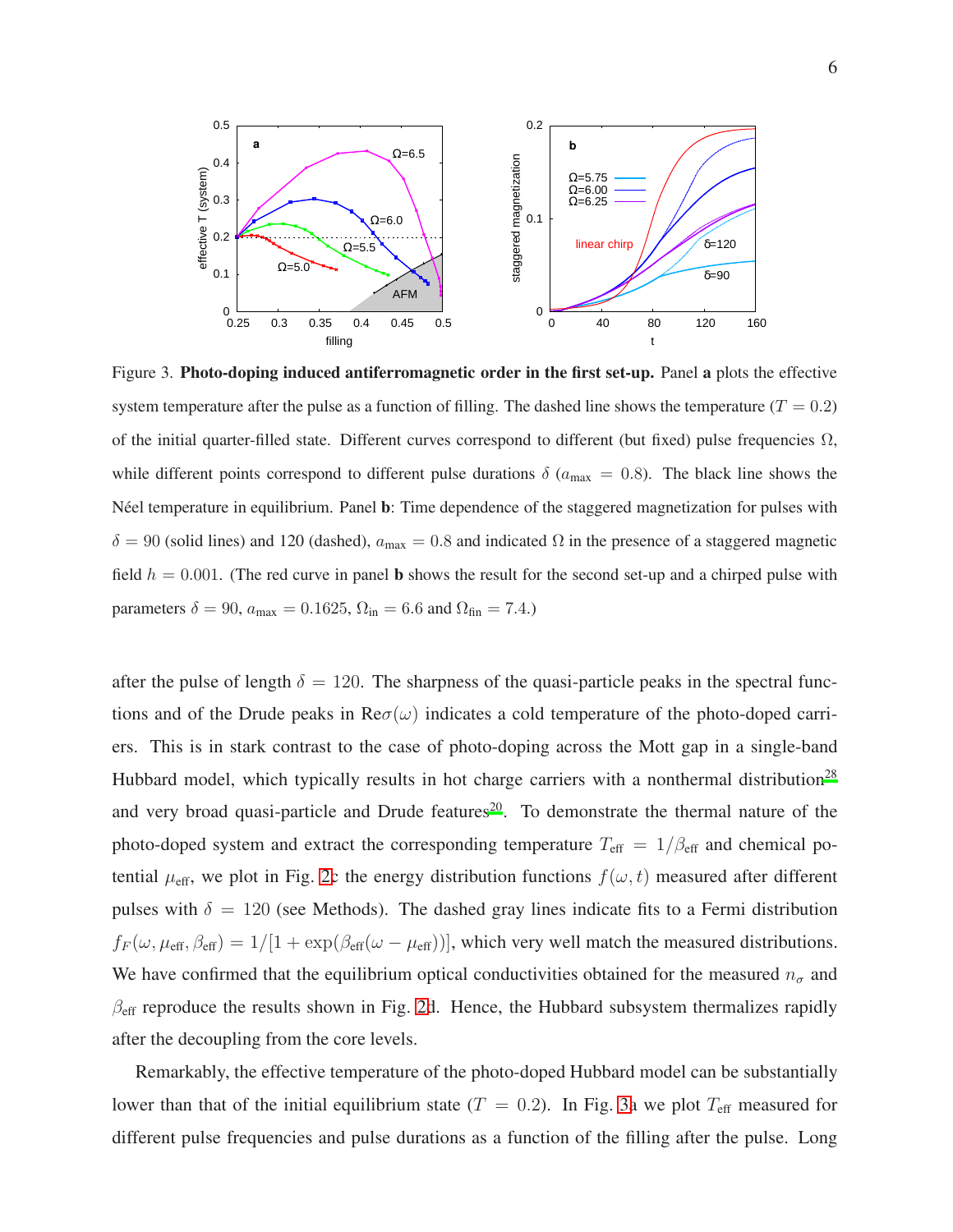pulses ( $\delta \gtrsim 90$ ) with  $\Omega = 6.5$  and  $a_{\text{max}} = 0.8$  result in nearly half-filled systems with effective temperatures which are more than a factor of four lower than the initial temperature.  $T_{\text{eff}}$  can drop below the Néel temperature, which is indicated by the "AFM" line in Fig. [3a](#page-5-0). Our results suggest that a state with antiferromagnetic long-range order can be realized in the present set-up by the combined effect of doping and cooling.

To demonstrate the possibility of inducing long-range antiferromagnetic order we apply a small staggered magnetic field  $h = 0.001$  to the system. The time evolution of the staggered magnetization  $\langle n_{\uparrow} - n_{\downarrow} \rangle$  is plotted for different pulse frequencies  $\Omega$  and pulse durations  $\delta = 90$  and 120 in Fig. [3b](#page-5-0) ( $a_{\text{max}} = 0.8$ ). Already during the photo-excitation, a symmetry-breaking is induced, which increases further after the end of the pulse. The magnetization however saturates at a lower value than the effective temperatures and fillings in Fig. [3a](#page-5-0) would suggest, which is due to the heating of the system during the symmetry-breaking process. Also, we notice a slow-down of the dynamics close to half-filling, due to the suppressed hopping.

Next, let us consider the second set-up in which the (noninteracting) and very narrow core band is equipped with a Bethe-lattice self-consistency (see Methods). To be able to reach fillings near  $n_{\sigma} = 0.5$ , where the AFM order is most stable, we start from  $n_{\sigma} = 0.375$ , as illustrated in Fig. [1b](#page-3-0)  $(v_{\text{system}} = 1, v_{\text{core}} = 0.1)$ . The black lines in Fig. [4a](#page-7-0) show  $T_{\text{eff}}$  of the system after a pulse with  $\delta = 90$  and  $\Omega = 6.8, 7.2, 7.4, 7.5, 7.6$  (from left to right, see legend in panel b). Different dots on a given line correspond to different amplitudes in the range  $0.025 \le a_{\text{max}} \le 0.2$ . The results demonstrate that for  $\Omega$  < 7.4, the cooling-by-doping mechanism also works if we couple to a single core band, although the Néel temperature cannot be reached with  $\delta = 90$ .

The cooling mechanism can be understood by considering the entropy transfer between the two bands: While the entropy in the core band is initially zero, it strongly increases with hole-doping. If the population transfer could be achieved at fixed *total* entropy, one could decrease the system entropy and temperature. In practice, it is hard to realize an isentropic population transfer, but we will now show that suitable protocols can nevertheless reduce the entropy of the system and that the corresponding reduction in temperature is enhanced by the fact that the system is driven towards the correlated Mott regime. For the quantitative analysis we compute the entropy per site  $S$  of the noninteracting core band and of the Hubbard model as a function of filling and temperature T. Figure [4c](#page-7-0) shows the contour lines of the entropy for the core band, plotted against hole doping, and for the interacting system ( $U = 6$ ), plotted against the electron occupancy. The results for  $U = 0$ have been obtained numerically by integrating  $C/T$  (C is the specific heat per site) from  $T = 0$  and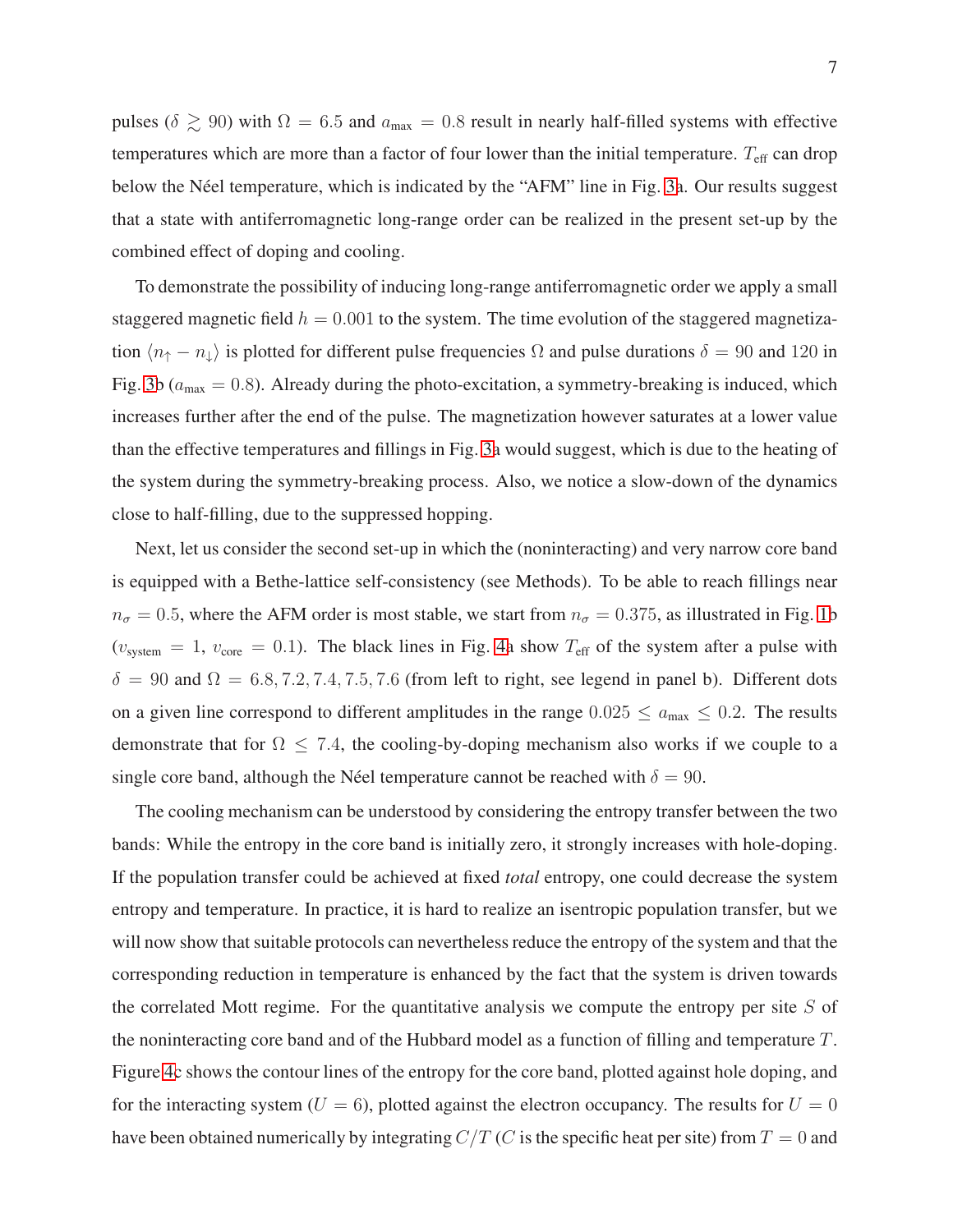

<span id="page-7-0"></span>Figure 4. Cooling in the second set-up with a single narrow core band. Panel a: Effective system temperature as a function of filling in a system with a single core band of width 0.4. Different black symbols correspond to different driving frequencies  $\Omega$ , as indicated in panel **b**, which plots the effective system temperature against the effective core band temperature. Different dots on a given black line correspond to different  $a_{\text{max}}$ . Panel c shows the isentropy curves in the space of filling and temperature. On the left, we show the result for the core band with  $U = 0$  and on the right for the Hubbard model with  $U = 6$ . The contour lines correspond to  $S = 0.9, 0.8, \ldots$  from top to bottom. Black curves indicate the core and system temperatures realized after photo-doping (for the core we show the hole density  $1 - n_{\sigma}$ ). Panel **d**: Zoom of the low doping and low temperature region, with the  $\Delta S_{\text{tot}} = 0$  (magenta) and  $\Delta S_{\text{system}} = 0$  (cyan) curves indicated [solid (dashed) lines:  $U_{\text{system}} = 6$  (0)]. The red dots are the results obtained for a chirped pulse with  $\Omega_{\rm in} = 6.6, 6.7 \le \Omega_{\rm fin} \le 7.4$  and optimized  $a_{\rm max}$ . The red crosses in panel d show analogous results, but for a core bandwidth of 2,  $\Omega_{\text{in}} = 6.6, 6.6 \leq \Omega_{\text{fin}} \leq 7.4$ . All the data in this figure are for  $\delta = 90$ .

those for  $U = 6$  by integrating  $C/T$  down from the high-T limit. The isentropic lines of the core band are almost vertical for temperatures above a scale set by its narrow bandwidth, corresponding to the infinite temperature result  $S_{\infty} = -2n_{\sigma} \ln(n_{\sigma}) - 2(1-n_{\sigma}) \ln(1-n_{\sigma})$ . In the regime of interest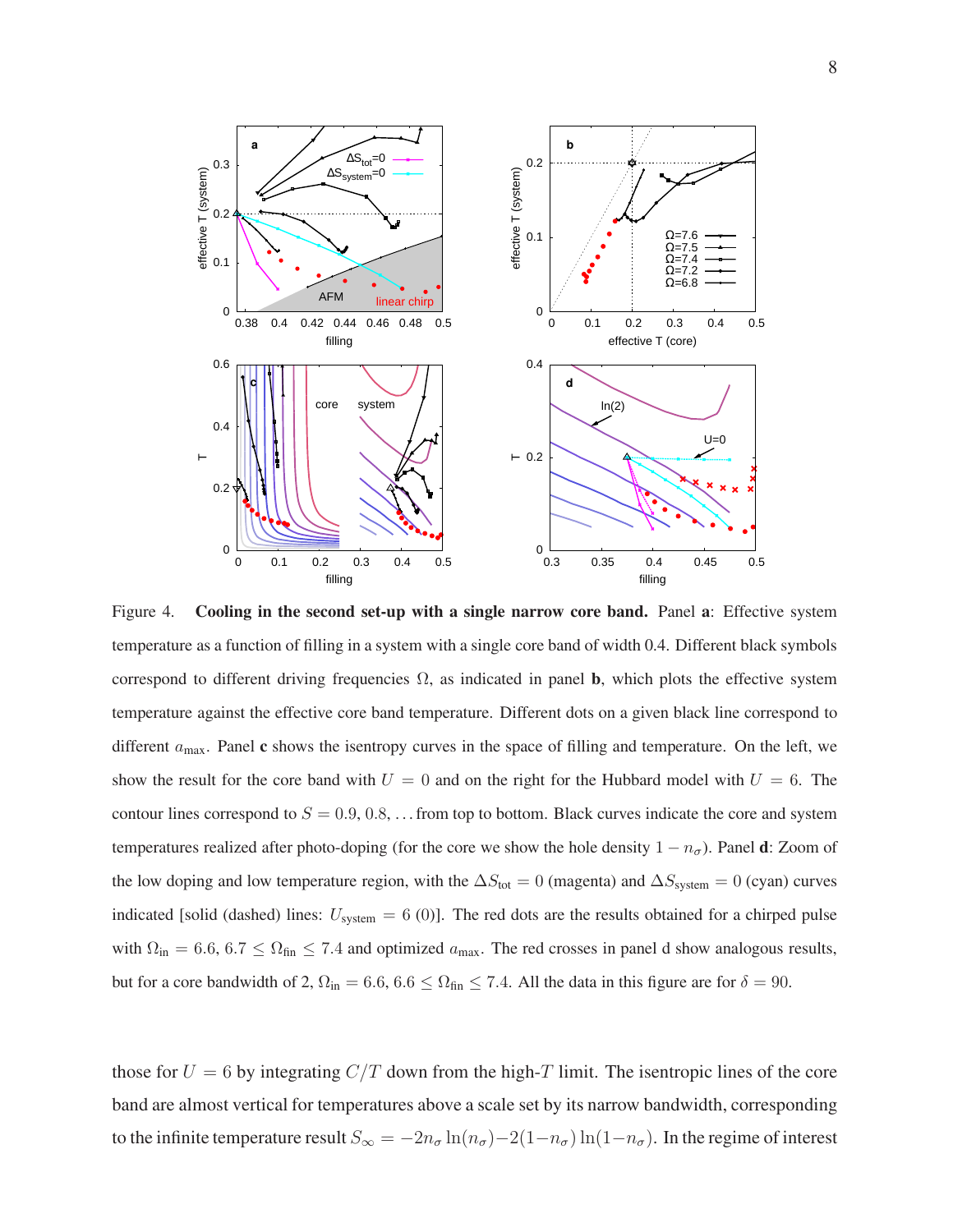to our simulation, the entropy increase of the core band is therefore approximately given by  $S_{\infty}$ . This is confirmed by the black and red symbols, which show the effective temperatures and hole densities reached by different photo-doping protocols. The entropy of the valence band is more interesting (see right part of Fig. [4c](#page-7-0)). At low temperature, in a Fermi liquid, we expect  $S(T) = \gamma T$ with  $\gamma = \lim_{T\to 0} C/T$ . In the doped Mott regime, the  $\gamma$ -factor diverges like  $\gamma \propto 1/[0.5 - n_{\sigma}]$ near half-filling<sup>[31](#page-14-2)</sup>, while the Fermi liquid coherence temperature (and hence the  $T$ -range for which  $S_{\text{system}}(T) = \gamma T$  holds) drops. In the paramagnetic insulator at  $n_{\sigma} = 0.5$ , the entropy is roughly given by the remaining spin entropy  $S = \ln(2)$  down to the lowest temperature, while states contributing to entropy  $S > \ln(2)$  are only activated by charge fluctuations at temperatures of the order of U. This explains why the isentropic curves for  $S \lesssim \ln(2)$  decrease towards zero near  $n_{\sigma} = 0.5$  while they increase with density for  $S \gtrsim \ln(2)$ , leading to a non-monotonous behavior of the isentropy curves as a function of filling for intermediate entropies.

An isentropic photo-doping process, in which the increase  $\Delta S_{\text{core}} \approx \Delta S_{\infty}$  of the core entropy is compensated by a corresponding decrease of the system entropy, leads to a drastic reduction of the temperature as a function of the transferred charge (see solid magenta line in Fig. [4a](#page-7-0),d). While a realistic process will never conserve the total entropy, the slope of the isentropy lines close to the Mott regime implies that even if the system entropy remained constant or increased slightly during a photo-doping process starting from the Fermi liquid regime, the system temperature can still decrease (see solid cyan curve in Fig. [4a](#page-7-0),d, which shows the line corresponding to  $\Delta S_{\text{system}} = 0$ ). As indicated by the solid black lines, for low enough  $\Omega$ , there is indeed a decrease of entropy in the system, i.e., a reshuffling of entropy from the system to the core band, and the cooling of the system can be much stronger than in the  $\Delta S_{\text{system}} = 0$  case.

If the system were noninteracting  $(U = 0)$ , the isentropy lines of the system would be almost horizontal on the scale of Fig. [4d](#page-7-0), see dashed cyan curve, suggesting little or no cooling under realistic driving conditions. In the idealized adiabatic case,  $T_{\text{eff}}$  would be controlled by the density of states  $\rho$  at the (filling-dependent) Fermi energy, since  $T_{\text{eff}}(\rho_{\text{system}} + \rho_{\text{core}})$  is constant. The cooling effect would still be strong (dashed magenta line), but less pronounced than for the interacting system. The isentropy curves in panels c,d also explain why the photo-doping of the cold, halffilled Mott insulator generically results in strong heating: Here one starts with a large entropy of  $ln(2)$  per site, which is much larger than the entropy of a cold, Fermi-liquid-like metal. Hence, assuming that the entropy of a photo-doped insulator is similar to that of a chemically doped insulator, we conclude that even in the isentropic case,  $T_{\text{eff}}$  of the photo-doped state must strongly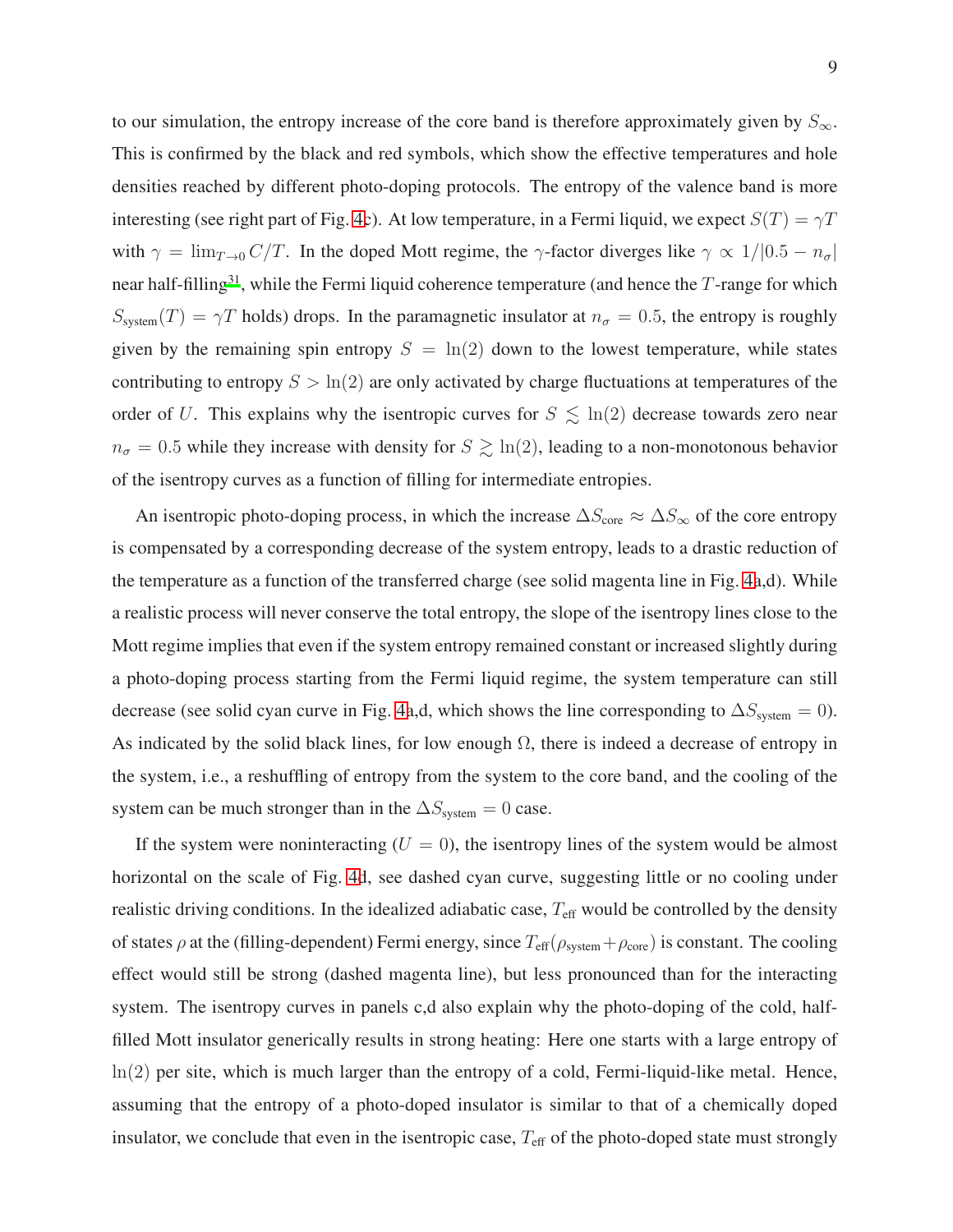increase.

Photo-excitation with low  $\Omega$  creates steep (and hence cold) distribution functions  $f(\omega, t)$  by filling high-kinetic energy holes in the correlated system with electrons from the core band, analogous to evaporative cooling, but the amount of transferred charge is limited. In order to create a strongly correlated Fermi liquid with low temperature, we apply a *chirped* pulse of the form  $a(t) = a_{\text{max}} \sin[\Omega(t)t]$  with  $\Omega(t)$  increasing linearly from  $\Omega_{\text{in}}$  to  $\Omega_{\text{fin}}$  during the pulse of duration  $\delta$ . The result for  $\Omega_{\rm in} = 6.6$ ,  $\Omega_{\rm fin} = 0.67, 0.68,...$ , 7.4 and  $\delta = 90$  is shown by the red dots in Fig. [4.](#page-7-0) Here we have adjusted the amplitude  $a_{\text{max}}$  to reach the lowest  $T_{\text{eff}}$  of the system for each  $\Omega_{\text{fin}}$ . (The lowest temperature of  $T_{\text{eff}} = 0.04$  is reached for  $\Omega_{\text{fin}} = 7.4$  and  $a_{\text{max}} = 0.1625$ ; the gradual filling of the band with this type of pulse is illustrated in Fig. [1d](#page-3-0).) With chirped pulses, we can easily reach the strongly correlated Fermi liquid regime and trigger a symmetry breaking to the AFM phase. The spectral function obtained after the  $\Omega_{fin} = 7.4$ ,  $a_{max} = 0.1625$  pulse is shown by the red curve in Fig. [2b](#page-4-0), and the magnetization dynamics in the presence of a seed field  $h = 0.001$ by the red curve in Fig. [3b](#page-5-0). The width of the core band matters because it sets the temperature scale where the isentropic curves of the core bend from vertical to horizontal (see Fig. [4c](#page-7-0)). For a wider core bandwidth of 2, the bending of the blue isentropy curve occurs around  $T \approx 0.4$  and as a result, the increase of the core entropy with hole doping at fixed  $T = 0.2$  is reduced. Indeed, for the same chirping protocol, the model with the wider core band produces a substantially smaller cooling effect (see red crosses in Fig. [4d](#page-7-0)). We also note that both the system and core can be cooled (Fig. [4b](#page-7-0)), and that in the chirped case their effective temperatures are similar. Interband scattering processes, or weaker driving, would result in an even better synchronization.

Our simulations show that the charge transfer induced by dipolar excitations between a filled core band and a partially filled Hubbard band can be accomplished in such a way that entropy is shifted to the core band. It is interesting to compare this evaporative hole cooling mechanism to the established technique of thermal spin mixing<sup>[32](#page-14-3)</sup>, used to efficiently cool electronic spins. There, a narrow band is formed by spin excitations that propagate via dipolar spin flip-flop terms<sup>[33](#page-14-4)[–35](#page-14-5)</sup>. By driving such excitations off the band center, and letting them relax with a phonon-bath, a steady state with an effective temperature of the order of the spin bandwidth is created. The evaporative cooling instead achieves low temperatures by using the narrow band as an efficient entropy sink. It could be interesting to explore combinations of the two mechanisms to optimize cooling protocols.

The set-ups explored in the present study provide a means to realize complex phases such as correlated Fermi liquids, antiferromagnetic, superconducting or excitonic order by the combined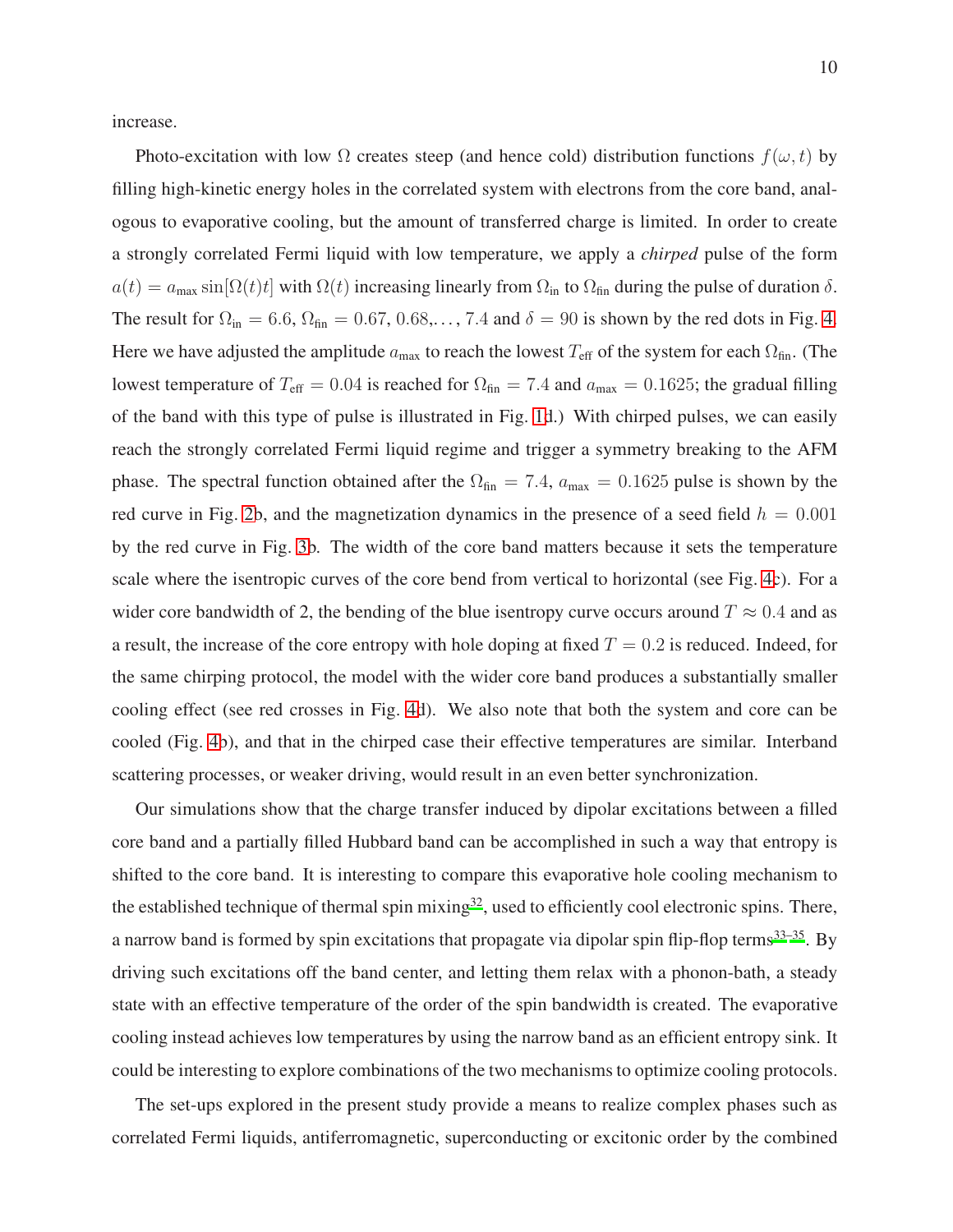effect of doping and cooling. The basic strategy is applicable to cold atom and condensed matter systems. In cold atom experiments, the two subsystems could be realized in separate layers, which are transiently coupled by a periodic hopping modulation or a shift in the local energies and tunnel barriers. Since the threshold entropy for antiferromagnetic order has recently been reached<sup>[36](#page-14-6)</sup>, the additional cooling provided by the particle transfer could give access to the sought-after pseudogap and superconducting phases. In correlated materials, it is important to identify suitable (full or empty) flat bands, and to exploit the asymmetry in the laser excitations into and out of the bands to realize the reshuffling of entropy.

## Methods

We use nonequilibrium DMFT<sup>[16](#page-13-5)</sup> to simulate the charge transfer from the core band to the system via dipolar excitations. The system is described by the Hubbard model  $H_{\text{system}}(t)$  =  $\tilde{v}(t) \sum_{\langle i,j \rangle \sigma} (c_{i\sigma}^{\dagger} c_{j\sigma} + \text{h.c.}) + U \sum_{i} n_{i\uparrow} n_{i\downarrow} - \mu \sum_{i} (n_{i\uparrow} + n_{i\downarrow})$  on an infinitely connected Bethe lattice. Here,  $c_{i\sigma}^{\dagger}$  creates a fermion on site i with spin  $\sigma$ , U is the Hubbard repulsion,  $\tilde{v}$  the hopping between nearest neighbor sites, and  $\mu$  the chemical potential. In DMFT<sup>[24](#page-13-13)</sup> this lattice model is mapped onto a quantum impurity model with action  $S_{\text{imp}}[U, \Delta_{\text{system}}]$  defined by the on-site interaction U and a hybridization function  $\Delta_{\text{system}}$ . The latter is determined self-consistently in such a way that the Green function of the impurity model reproduces the local Green function of the lattice model<sup>[16](#page-13-5)[,24](#page-13-13)</sup>:  $G_{\text{system}}(t, t') \equiv -i \text{Tr} [T_C e^{S_{\text{imp}}} c(t) c^{\dagger}(t')] / \text{Tr} [T_C e^{S_{\text{imp}}}].$  To evaluate the right hand side for a given  $\Delta_{\text{system}}$ , we use the non-crossing approximation (NCA)<sup>[25](#page-14-7)[,26](#page-14-8)</sup>. The DMFT solution (with an exact impurity solver) becomes exact in the limit of infinite coordination number  $z$ , if the hopping is rescaled as  $v_{\text{system}} = \tilde{v}/\sqrt{z}$ . In the case of the Bethe lattice the self-consistency condition for the model without core band simplifies to  $\Delta_{\text{system},\sigma}(t,t') = v_{\text{system}}(t)G_{\text{system},\sigma}(t,t')v_{\text{system}}(t').$ 

In the first set-up, the effect of the core band is described by an additional hybridization function  $\Delta_{\text{core}}(t, t') = v_{\text{system-core}}(t) G_{\text{core}}^{0}(t, t') v_{\text{system-core}}^{*}(t')$ , where  $G_{\text{core}}^{0}$  is the Green function associated with the DOS of the core band. Since the core band remains in equilibrium (i.e. fully filled), there is only one self-consistency equation for the hybridization function of the system:

$$
\Delta_{\text{system},\sigma}(t,t') = v_{\text{system}}(t)G_{\text{system},\sigma}(t,t')v_{\text{system}}^*(t') + v_{\text{system-core}}(t)G_{\text{core}}^0(t,t')v_{\text{system-core}}^*(t'). \tag{1}
$$

Dipolar excitations from the core to the system are described by a time-periodic modulation  $v_{\text{system-core}}(t) = a(t)f(t - t_p)$ , where  $a(t) = a_{\text{max}}\sin(\Omega t)$  is an oscillating function with frequency  $\Omega$  and amplitude  $a_{\text{max}}$  and  $f(t) = 1/[(1 + \exp(t - \delta + 6))(1 + \exp(-t + 6))]$  a pulse envelope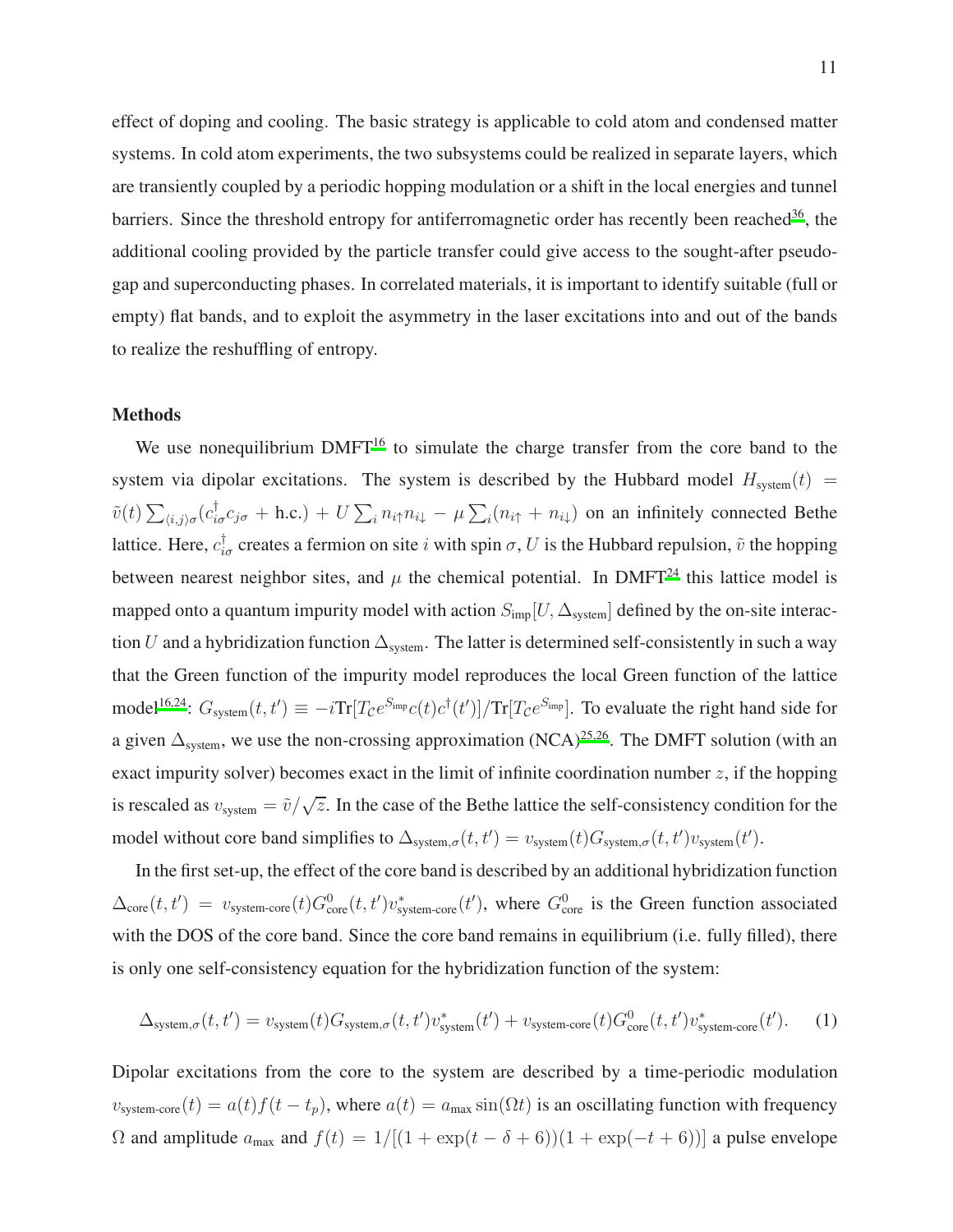function of width  $\delta$ , with a ramp on and off time of approximately 2  $\times$  6. For  $\Omega$  comparable to the energy difference between the core levels and the lower Hubbard band, this photo-excitation results in a transfer of charge from the core levels to the system. We describe the core levels by a box-shaped DOS with smooth edges in the energy range  $-7 \leq \omega \leq -5$  and consider driving frequencies  $5 \le \Omega \le 7$  and pulses of duration  $\delta \approx 30 - 120$ . These multi-cycle pulses produce only a negligible number of double occupations, i.e. the upper Hubbard band remains empty.

The optical conductivity  $\sigma$  of the system can be probed by dressing  $v_{\text{system}}(t)$  with an appropri-ate Peierls factor<sup>[16](#page-13-5)</sup> (For the implementation of the electric field in the Bethe lattice see Ref. [27](#page-14-9).) We apply a short electric field pulse  $E_t(t')$  centered at a time  $t = \delta$ , i.e. immediately after the photo-doping pulse, and measure the induced current  $j_t(t')$ . After Fourier transformation, one obtains  $\sigma(\omega, t) = j_t(\omega)/E_t(\omega)$ . The time-dependent spectral function  $A(\omega, t)$  is calculated by forward integration of the retarded Green function,  $A(\omega, t) = -\frac{1}{\pi}$  $\frac{1}{\pi}$ Im  $\int_{t}^{t_{\text{max}}} dt' e^{i\omega(t'-t)} G^{\text{ret}}(t', t)$ , and similarly the time-dependent occupation function  $A<sup>{</sup>(\omega, t)}$  is calculated from the lesser compo-nent<sup>[16](#page-13-5)</sup>. The ratio  $f(\omega, t) = A^{\lt}(\omega, t) / A^{\text{ret}}(\omega, t)$  defines the time-dependent distribution function, which in a thermalized state becomes a Fermi distribution function. AFM order can be studied in DMFT by considering two sublattices with opposite spin polarization and flipping the spin index of the hybridization function in the self-consistency equation $24$ .

In the second set-up, we describe the core band by a noninteracting Hubbard model ( $U = 0$ ) of bandwidth 0.4, which like the system is solved with DMFT+NCA (to enable equilibration of the core electrons). In this case, the core band adds a hybridization term to system's impurity model and vice versa. The two coupled DMFT self-consistency equations become

$$
\Delta_{\text{system},\sigma}(t,t') = v_{\text{system}}(t)G_{\text{system},\sigma}(t,t')v_{\text{system}}(t') + v_{\text{system-core}}(t)G_{\text{core},\sigma}(t,t')v_{\text{system-core}}^*(t'),\tag{2}
$$

$$
\Delta_{\text{core},\sigma}(t,t') = v_{\text{core}}(t)G_{\text{core},\sigma}(t,t')v_{\text{core}}(t') + v_{\text{system-core}}(t)G_{\text{system},\sigma}(t,t')v_{\text{system-core}}^*(t').\tag{3}
$$

The effect of the periodic driving of  $v_{\text{system-core}}$  amounts to a shift of the core level DOS by  $\Omega$ (see dashed lines in Fig. [1a](#page-3-0),c). We have also performed simulations in which the core levels (and their chemical potential) are shifted by the energy  $\epsilon = \Omega$  and the hopping between the core levels and the system is smoothly switched on and off. The results are qualitatively similar to those reported in the main text.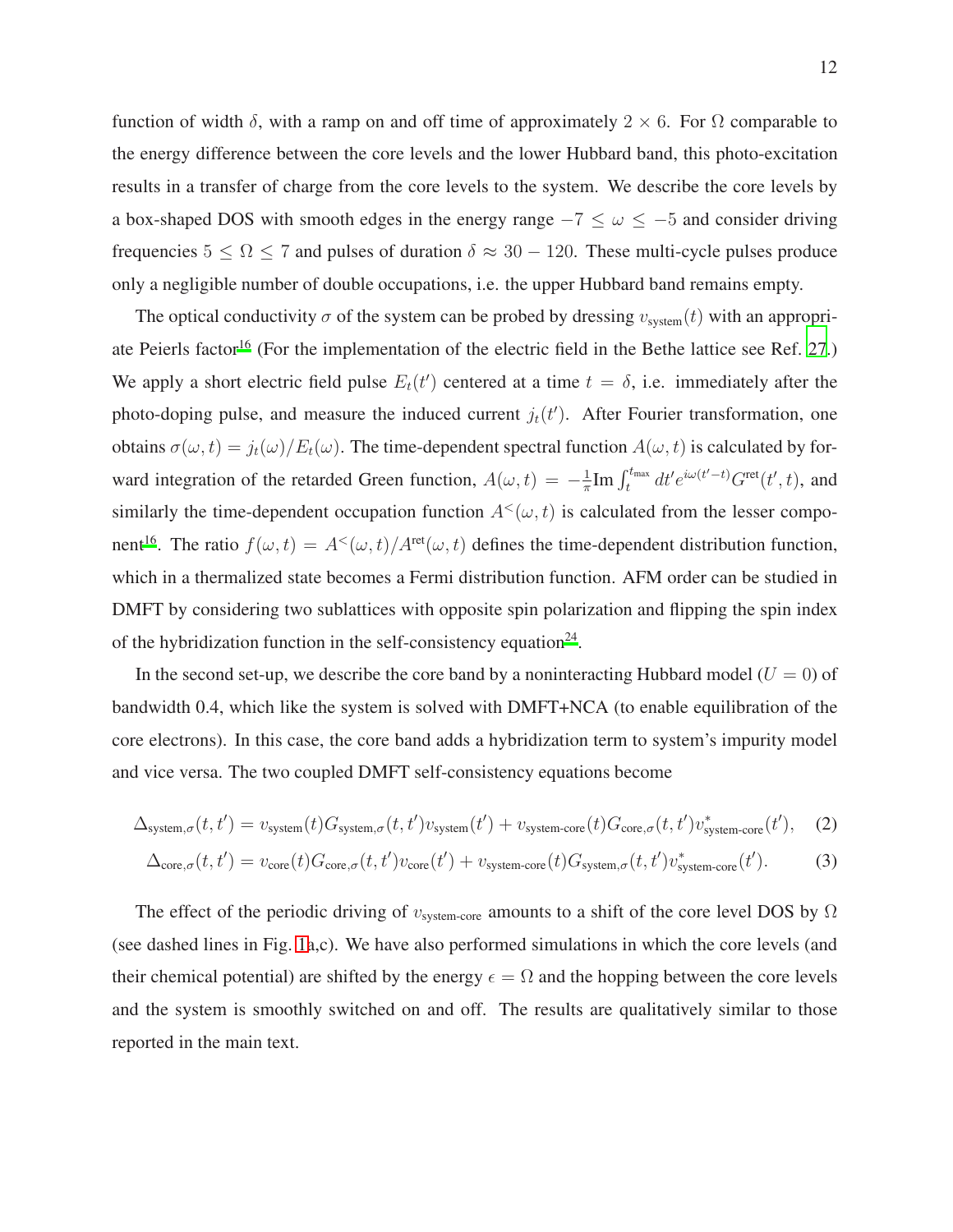*Acknowledgements* We thank A. J. Millis for helpful discussions. The calculations have been performed on the Beo04 cluster at the University of Fribourg, using a software library co-developed by H. Strand. This work has been supported by the European Research Council through ERC Consolidator Grant No. 724103 (PW) and ERC Starting Grant No. 716648 (ME). GR acknowledges the support from the ARO MURI W911NF-16-1-0361 Quantum Materials by Design with Electromagnetic Excitation sponsored by the U.S. Army, from the Institute of Quantum Information and Matter, an NSF Frontier center funded by the Gordon and Betty Moore Foundation, and from the Packard Foundation. This work was initiated at the Aspen Center for Physics, during the 2018 Summer Program. PW and GR thank the ACP for its hospitality.

- <span id="page-12-0"></span>∗ [corresponding author: philipp.werner@unifr.ch](mailto:corresponding author: philipp.werner@unifr.ch)
- <span id="page-12-1"></span><sup>1</sup> Denny, S. J., Clark, S. R., Laplace, Y., Cavalleri, A. & Jaksch, D. Proposed Parametric Cooling of Bilayer Cuprate Superconductors by Terahertz Excitation. *Phys. Rev. Lett* 114, 137001 (2015).
- <sup>2</sup> Okamoto, J., Cavalleri, A. & Mathey, L. Theory of Enhanced Interlayer Tunneling in Optically Driven High-Tc Superconductors *Phys. Rev. Lett.* 117, 227001 (2016).
- <sup>3</sup> Sentef, M. A., Tokuno, A., Georges, A. & Kollath, C. Theory of laser-controlled competing superconducting and charge orders. *Phys. Rev. Lett.* 118, 087002 (2017).
- <span id="page-12-3"></span><sup>4</sup> Murakami, Y., Tsuji, N., Eckstein, M. & Werner, P. Nonequilibrium steady states and transient dynamics of conventional superconductors under phonon driving. *Phys. Rev. B* 96, 045125 (2017).
- <sup>5</sup> Babadi, M., Knap, M., Martin, I., Refael, G & Demler, E. Theory of parametrically amplified electronphonon superconductivity, *Phys. Rev. B* 96, 014512 (2017).
- <sup>6</sup> Claassen, M., Jiang, H.-C., Moritz, B. & Devereaux, T. P. Dynamical time-reversal symmetry breaking and photo-induced chiral spin liquids in frustrated Mott insulators. *Nat. Commun.* 8, 1192 (2017).
- <sup>7</sup> Kennes, D. M., Wilner, E. Y., Reichman, D. R., & Millis, A. J. Transient superconductivity from electronic squeezing of optically pumped phonons. *Nat. Phys.* 13, 479 (2017).
- <sup>8</sup> Murakami, Y., Golez, D., Eckstein, M. & Werner, P. Photoinduced enhancement of excitonic order. *Phys. Rev. Lett.* 119, 247601 (2017).
- <sup>9</sup> Mazza, G. & Georges, A. Non-equilibrium superconductivity in driven alkali-doped fullerides. *Phys. Rev. B* 96, 064515 (2017).
- <span id="page-12-2"></span><sup>10</sup> Nava, A., Giannetti, G., Georges, A., Tosatti, E., & Fabrizio, M., Cooling quasiparticles in A<sub>3</sub>C<sub>60</sub>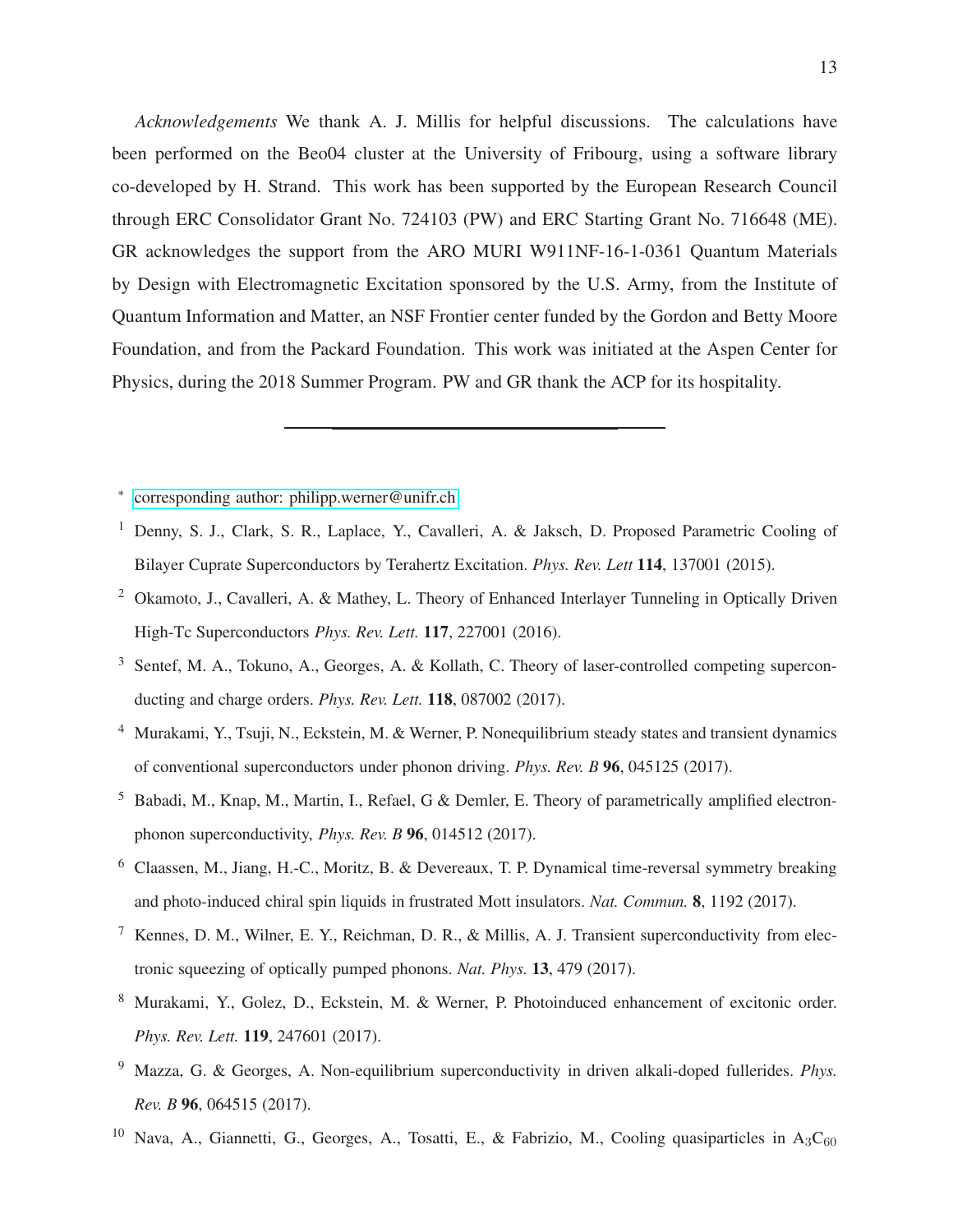fullerides by excitonic mid-infrared absorption. *Nature Physics* 14, 154 (2018).

- <span id="page-13-10"></span><sup>11</sup> Fabrizio, M. Selective Transient Cooling by Impulse Perturbations in a Simple Toy Model. *Phys. Rev. Lett.* 120, 220601 (2018).
- <span id="page-13-0"></span><sup>12</sup> Li, J., Strand, H., Werner, P. & Eckstein, M. Theory of photoinduced ultrafast switching to a spin-orbital ordered 'hidden' phase. *Nature Commun.* 9, 4581 (2018).
- <span id="page-13-1"></span><sup>13</sup> Kaiser, S., Hunt, C. R., Nicoletti, D., Hu, W., Gierz, I., Liu, H. Y., Le Tacon, M., Loew, T., Haug, D., Keimer, B. & Cavalleri, A. Optically induced coherent transport far above Tc in underdoped YBa2Cu3O6+δ. *Phys. Rev. B* 89, 184516 (2014).
- <span id="page-13-2"></span><sup>14</sup> Hu, W., Kaiser, S., Nicoletti, D., Hunt, C. R., Gierz, I., Hoffmann, M. C., Le Tacon, M., Loew, T., Keimer, B., & Cavalleri, A. Optically enhanced coherent transport in  $YBa<sub>2</sub>Cu<sub>3</sub>O<sub>6.5</sub>$  by ultrafast redistribution of interlayer coupling. *Nat. Mater.* 13, 705 (2014).
- <span id="page-13-3"></span><sup>15</sup> Mitrano, M., Cantaluppi, A., Nicoletti, D., Kaiser, S., Perucchi, A., Lupi, S., Di Pietro, P., Pontiroli, D., Ricco, M., Clark, S. R., Jaksch, D., & Cavalleri, A. Possible light-induced superconductivity in  $K_3C_{60}$ at high temperature. *Nature* 530, 461 (2016).
- <span id="page-13-5"></span><sup>16</sup> Aoki, H., Tsuji, N., Eckstein, M., Kollar, M., Oka, T. & Werner, P. Nonequilibrium dynamical mean-field theory and its applications. *Rev. Mod. Phys.* 86, 779 (2014).
- <span id="page-13-4"></span><sup>17</sup> Herrmann, A., Murakami, Y., Eckstein, M., & Werner, P. Floquet prethermalization in the resonantly driven Hubbard model. Europhys. Lett. 120, 57001 (2018).
- <span id="page-13-6"></span><sup>18</sup> Werner, P., Tsuji, N., & Eckstein, M. Nonthermal symmetry-broken states in the strongly interacting Hubbard model. *Phys. Rev. B* 86, 205101 (2012).
- <span id="page-13-7"></span><sup>19</sup> Golez, D., Werner, P. & Eckstein, M. Photo-induced gap closure in an excitonic insulator. Phys. Rev. B 94, 035121 (2016).
- <span id="page-13-8"></span><sup>20</sup> Eckstein M. & Werner, P. Photoinduced States in a Mott Insulator. *Phys. Rev. Lett.* 110, 126401 (2013).
- <span id="page-13-9"></span><sup>21</sup> Werner, P., Strand, H., Hoshino, S., Murakami, Y. & Eckstein, M. Enhanced pairing susceptibility in a photodoped two-orbital Hubbard model. *Phys. Rev. B* 97, 165119 (2018).
- <span id="page-13-11"></span><sup>22</sup> Bernier, J.-S., Kollath, C., Georges, A., De Leo, L., Gerbier, F., Salomon, C. & Köhl, C. Cooling fermionic atoms ins optical lattices by shaping the confinement. *Phys. Rev. A* 79, 061601(R) (2009).
- <span id="page-13-12"></span><sup>23</sup> Chiu, C. S., Ji, G., Mazurenko, A., Greif, D., & Greiner, M. Quantum State Engineering of a Hubbard System with Ultracold Atoms. *Phys. Rev. Lett.* 120, 243201 (2018).
- <span id="page-13-13"></span><sup>24</sup> Georges, A., Kotliar, G., Krauth, W. & Rozenberg, Dynamical mean-field theory of strongly correlated fermion systems and the limit of infinite dimensions. M. J. *Rev. Mod. Phys.* 68, 13 (1996).